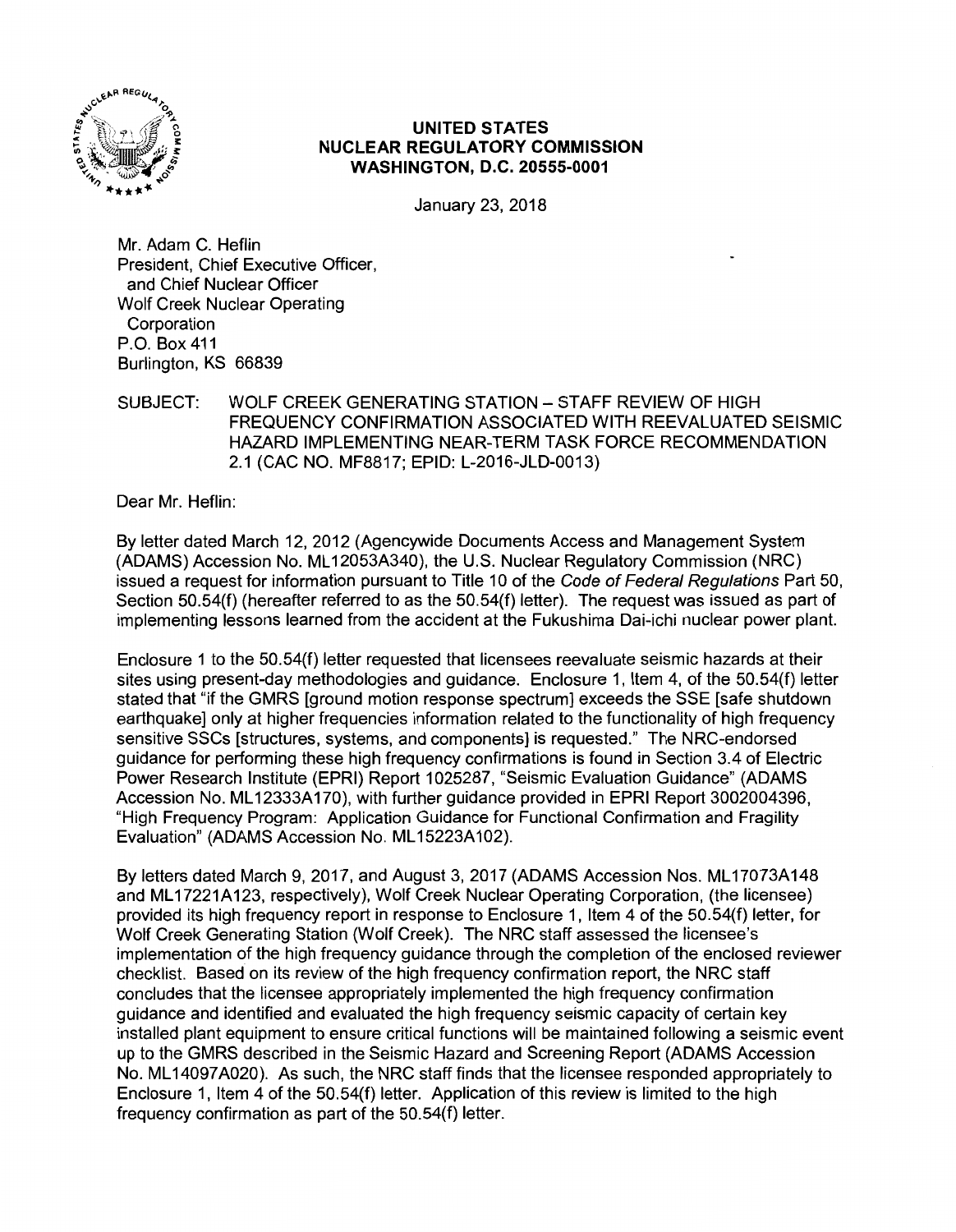# CLOSURE OF PHASE TWO EVALUATION

As noted by NRC letter dated October 27, 2015 (ADAMS Accession No. ML 15194A015), Wolf Creek screened in to perform spent fuel pool and high frequency limited-scope evaluations. With the previous completion of the spent fuel pool evaluation, the NRC staff concludes that no further response or regulatory action for the seismic reevaluation associated with the 50.54(f) letter is required for Wolf Creek. Therefore, this letter closes out the NRC's efforts associated with Phases 1 and 2 of the seismic reevaluation portion of the 50.54(f) letter.

If you have any questions, please contact me at (301) 415-3041 or via e-mail at Stephen.Wyman@nrc.gov.

Sincerely,

 $\not\in$   $\kappa$  )  $\nu$ 

Stephen Wyman, Project Manager Beyond-Design-Basis Engineering Branch Division of Licensing Projects Office of Nuclear Reactor Regulation

Docket No. 50-482

Enclosure: Technical Review Checklist

cc w/encl: Distribution via Listserv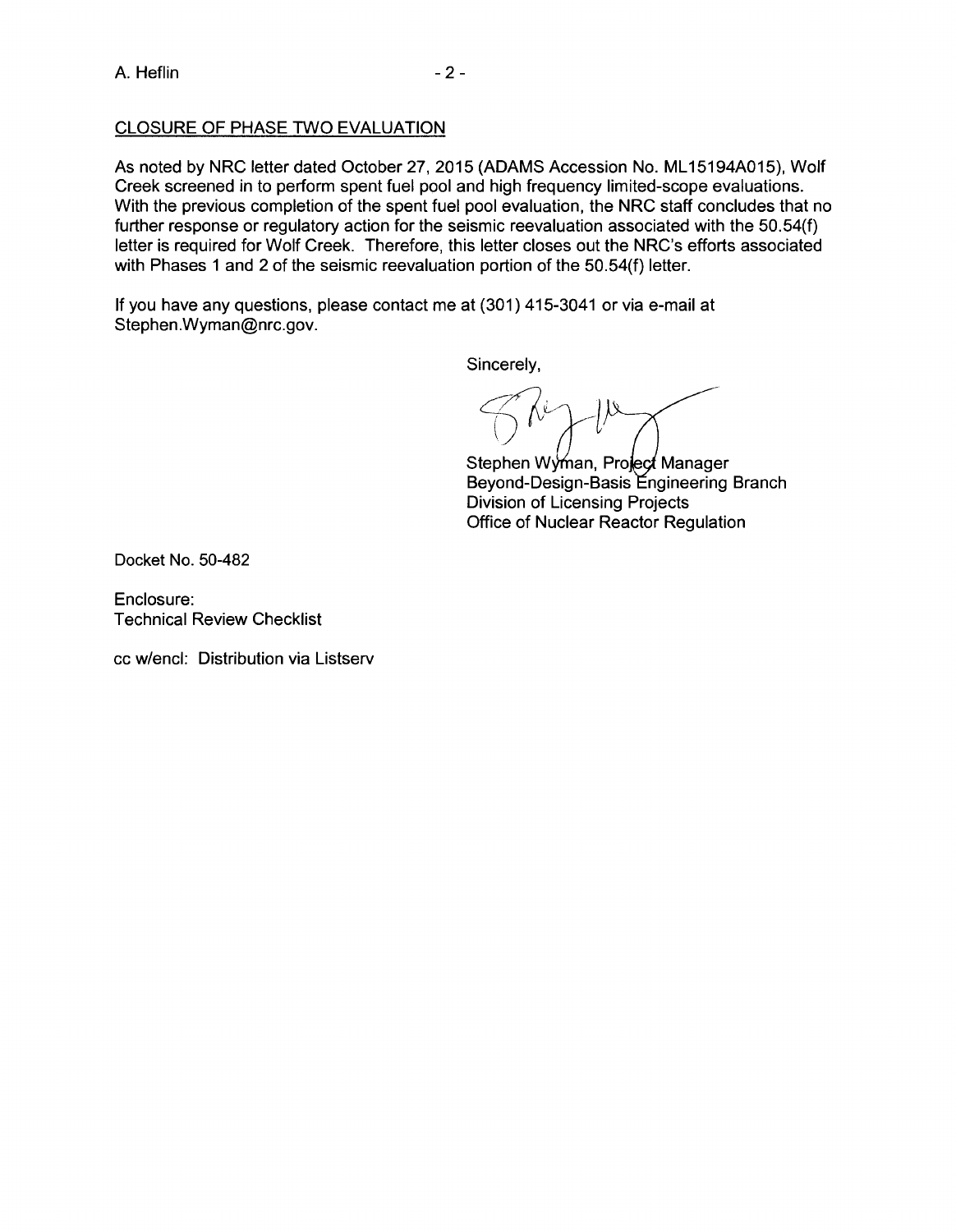### TECHNICAL REVIEW CHECKLIST BY THE OFFICE OF NUCLEAR REACTOR REGULATION RELATED TO HIGH FREQUENCY CONFIRMATION IMPLEMENTING NEAR-TERM TASK FORCE RECOMMENDATION 2.1 SEISMIC WOLF CREEK GENERATING STATION DOCKET NO. 50-482

By letter dated March 12, 2012 (Agencywide Documents Access and Management System (ADAMS) Accession No. ML 12053A340), the U.S. Nuclear Regulatory Commission (NRC) issued a request for information to all power reactor licensees and holders of construction permits in active or deferred status, pursuant to Title 10 of the Code of Federal Regulations (10 CFR), Section 50.54(f) (hereafter referred to as the 50.54(f) letter). Enclosure 1 of the 50.54(f) letter requests addressees to reevaluate the seismic hazard at their site using presentday methods and guidance for licensing new nuclear power plants. Item 4 in Enclosure 1 to the 50.54(f) letter requests addressees to provide information related to high frequency (HF) sensitive structures, systems, and components (SSCs) for plants whose ground motion response spectra (GMRS) exceeds the safe shutdown earthquake (SSE) only at higher frequencies.

Additionally, by letter dated July 30, 2015 (ADAMS Accession No. ML 15223A095), the Nuclear Energy Institute (NEI) submitted Electric Power Research Institute (EPRI) report EPRI 3002004396, "High Frequency Program: Application Guidance for Functional Confirmation and Fragility Evaluation" (hereafter referred to as the HF guidance). The HF guidance proposes methods for applying HF seismic testing results to support plant-specific analyses of potential HF effects. Specific guidance is given for plants performing a limited-scope HF confirmation to address the information requested in Item 4 in Enclosure 1 of the 50.54(f) letter. The limitedscope HF confirmation is a simplified seismic capacity evaluation focusing on the potential impacts of HF motion on key plant functions following a seismic event. By letter dated September 17, 2015 (ADAMS Accession No. ML 15218A569), the NRC staff endorsed the HF guidance. Licensees with a reevaluated seismic hazard exceeding the SSE above 10 Hertz (Hz) and not performing a seismic probabilistic risk assessment were to submit a HF confirmation report in accordance with the schedule in the NRC letter dated October 27, 2015 (ADAMS Accession No. ML 15194A015).

By letters dated March 9, 2017, and August 3, 2017 (ADAMS Accession Nos. ML17073A148 and ML17221A123, respectively), Wolf Creek Nuclear Operating Corporation, (the licensee) provided its high frequency report in response to Enclosure 1, Item 4 of the 50.54(f) letter, for Wolf Creek Generating Station (Wolf Creek). The NRC staff assessed the licensee's implementation of the HF guidance through the completion of a reviewer checklist, which is provided below, and confirmed that the licensee's HF confirmation met the guidance. The application of this staff review is limited to the HF confirmation as part of the 50.54(f) letter.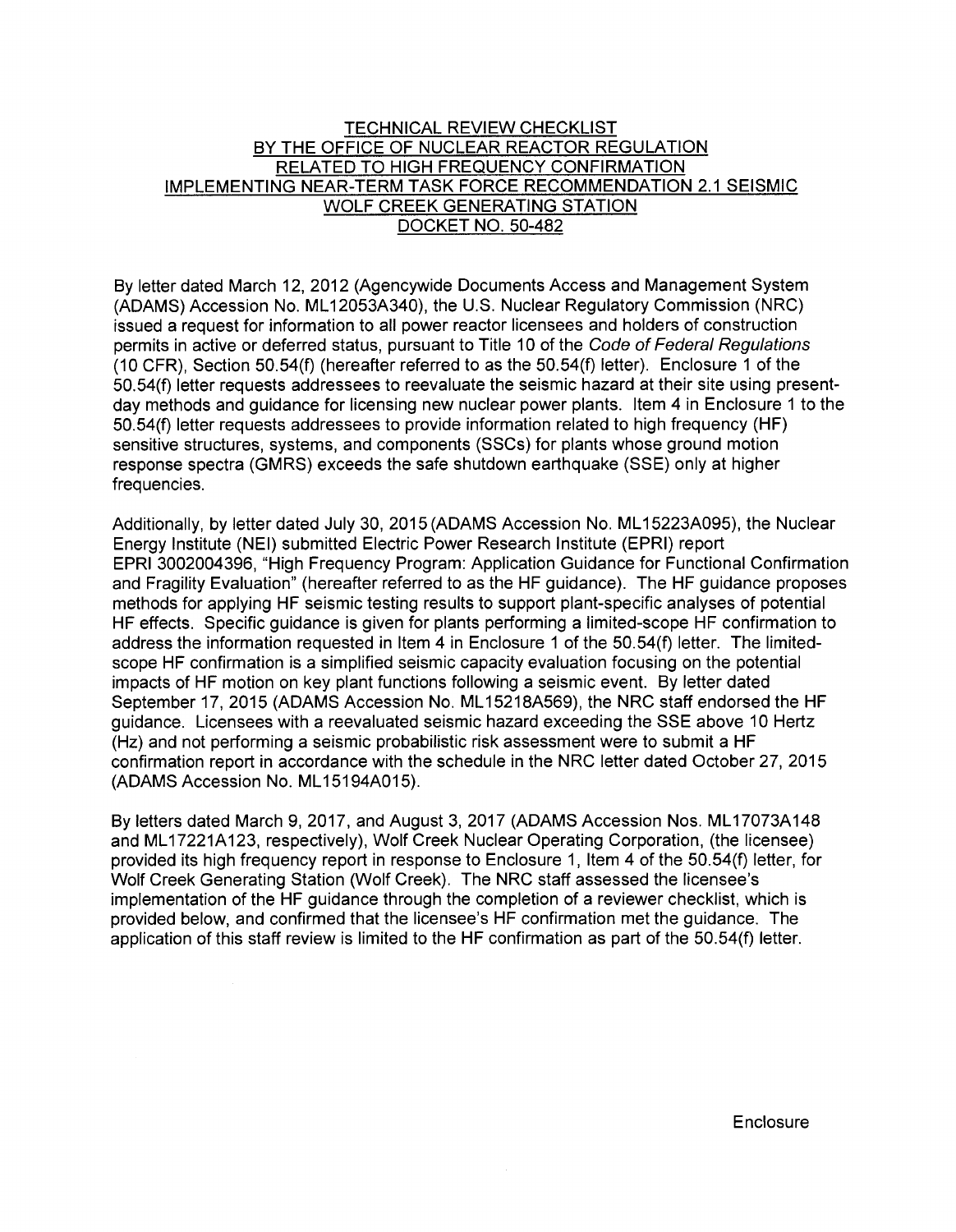| Component Selection (EPRI 3002004396 Section 4.2)<br>Ł.                                                                                           |               |  |  |  |
|---------------------------------------------------------------------------------------------------------------------------------------------------|---------------|--|--|--|
| The objective of the HF confirmation is to determine if the HF ground                                                                             |               |  |  |  |
| motion resulting from a seismic event could impact key plant safety<br>functions that are critical following a plant trip/scram. Section 2 of the |               |  |  |  |
| quidance summarizes EPRI's research on the impact of HF seismic                                                                                   |               |  |  |  |
| activity which concludes that bi-stables (relays) in seal-in or lock-out                                                                          |               |  |  |  |
| (SILO) circuits could impact plant response. Component selection                                                                                  |               |  |  |  |
| should identify any SILO-related relays that could directly impact                                                                                |               |  |  |  |
| critical functions following a trip. Licensees should provide sufficient                                                                          |               |  |  |  |
| description to clarify the potential impact in each of five major areas                                                                           |               |  |  |  |
| that encompass plant response: reactor (Rx) trip/scram, Rx vessel<br>inventory control, Rx vessel pressure control, core cooling and              |               |  |  |  |
| alternating current/direct current (ac/dc) power systems.                                                                                         |               |  |  |  |
|                                                                                                                                                   |               |  |  |  |
| The licensee provided adequate description of the function with                                                                                   |               |  |  |  |
| reasonable justification to support component selection in each of the                                                                            |               |  |  |  |
| following five functional areas:                                                                                                                  |               |  |  |  |
| Rx trip/scram                                                                                                                                     | Yes / No / NA |  |  |  |
|                                                                                                                                                   |               |  |  |  |
| Rx vessel inventory control                                                                                                                       | Yes / No / NA |  |  |  |
| Rx vessel pressure control                                                                                                                        | Yes / No / NA |  |  |  |
|                                                                                                                                                   | Yes / No / NA |  |  |  |
| core cooling                                                                                                                                      |               |  |  |  |
| ac/dc power systems                                                                                                                               | Yes / No / NA |  |  |  |
|                                                                                                                                                   |               |  |  |  |
| The licensee identified SILO-related circuits within the equipment                                                                                | Yes / No / NA |  |  |  |
| scope.                                                                                                                                            |               |  |  |  |
|                                                                                                                                                   |               |  |  |  |
| The licensee identified the applicable contact configurations for SILO-                                                                           | Yes / No / NA |  |  |  |
| related circuits.                                                                                                                                 |               |  |  |  |
| The licensee identified the locations of components (i.e., buildings and                                                                          | Yes / No / NA |  |  |  |
| cabinets).                                                                                                                                        |               |  |  |  |
|                                                                                                                                                   |               |  |  |  |
|                                                                                                                                                   |               |  |  |  |
|                                                                                                                                                   |               |  |  |  |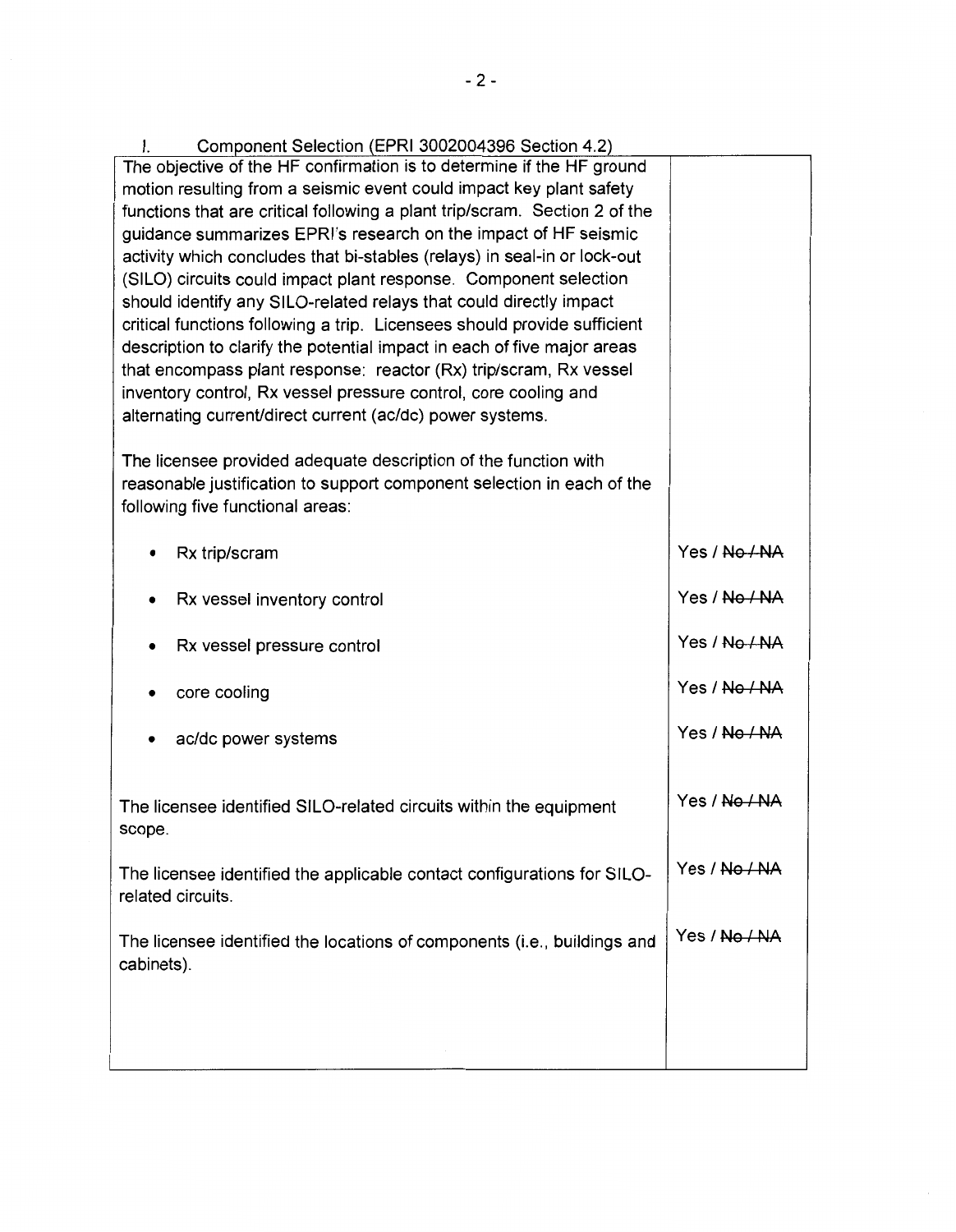| Notes from staff reviewer: The licensee identified 527 components for confirmation.                                |          |  |
|--------------------------------------------------------------------------------------------------------------------|----------|--|
| Deviation(s) or deficiency(ies) and Resolution: None                                                               |          |  |
| The NRC staff concludes:<br>The licensee's definition of the equipment list meets the HF<br>$\bullet$<br>guidance. | Yes / Ne |  |

| Horizontal Seismic Demand (EPRI 3002004396 Sections 3.2 and 3.3)<br>Ш.                                                                                   |                          |  |
|----------------------------------------------------------------------------------------------------------------------------------------------------------|--------------------------|--|
| For each equipment location, the licensee:                                                                                                               |                          |  |
| used the GMRS from the Seismic Hazard and Screening<br>Report (SHSR).                                                                                    | Yes <del>/No</del>       |  |
| developed a Foundation Input Response Spectra (FIRS).                                                                                                    | <del>Yes</del> / No      |  |
| provided justification for not providing FIRS.                                                                                                           | Yes / <del>No / N/</del> |  |
| Notes from staff reviewer: The licensee noted that applicable locations founded on soil<br>and GMRS at control point is conservative for HF evaluations. |                          |  |
| Deviation(s) or deficiency(ies) and Resolution: None                                                                                                     |                          |  |
| The NRC staff concludes:<br>The licensee's definition of the horizontal seismic demand is<br>acceptable for use in the HF confirmation.                  | Yes / No                 |  |

Ill. Component Horizontal Seismic Demand (EPRI 3002004396 Sections 4.3, 4.4, and 4.5)

| For each component location, the licensee must apply amplification     |     |
|------------------------------------------------------------------------|-----|
| factors to the peak horizontal GMRS between 15 Hz and 40 Hz to         |     |
| determine the horizontal demand for each component. The structural     |     |
| amplification factor (AF) is given by Figure 4-3 in the guidance based |     |
| on height above foundation. The cabinet AF is based on cabinet         |     |
| construction per EPRI NP-7148.                                         |     |
|                                                                        |     |
| The licensee:                                                          |     |
|                                                                        |     |
| identified the peak horizontal acceleration.<br>$\bullet$              | Yes |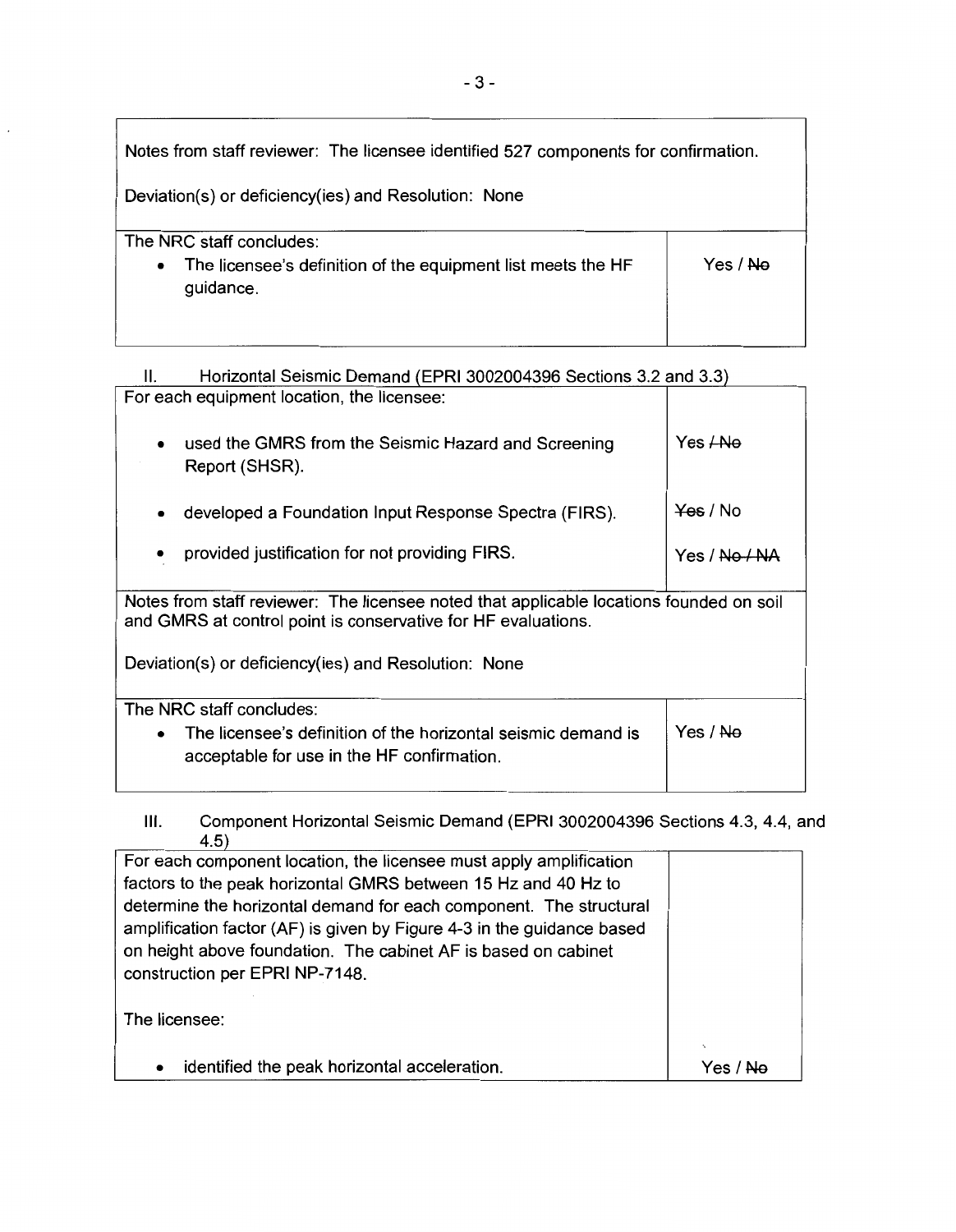| used structural amplification factors based on height above<br>$\bullet$<br>foundation from Figure 4-3 in the HF guidance (Section 4.3.2).                      | Yes / <del>No</del> |
|-----------------------------------------------------------------------------------------------------------------------------------------------------------------|---------------------|
| provided justification for selection of low, medium or high<br>٠<br>cabinet amplification factor based on cabinet construction<br>consistent with EPRI NP-7148. | Yes / Ne            |
| estimated the conservative deterministic failure margin<br>$\bullet$<br>mounting point demand in accordance with Section 4.5.1.                                 | Yes / <del>No</del> |
| Notes from staff reviewer: None                                                                                                                                 |                     |
| Deviation(s) or deficiency(ies) and Resolution: None                                                                                                            |                     |
| The NRC staff concludes:                                                                                                                                        |                     |
| The licensee's development of component horizontal demand<br>٠<br>for the items on the equipment list met the HF guidance.                                      | Yes / <del>No</del> |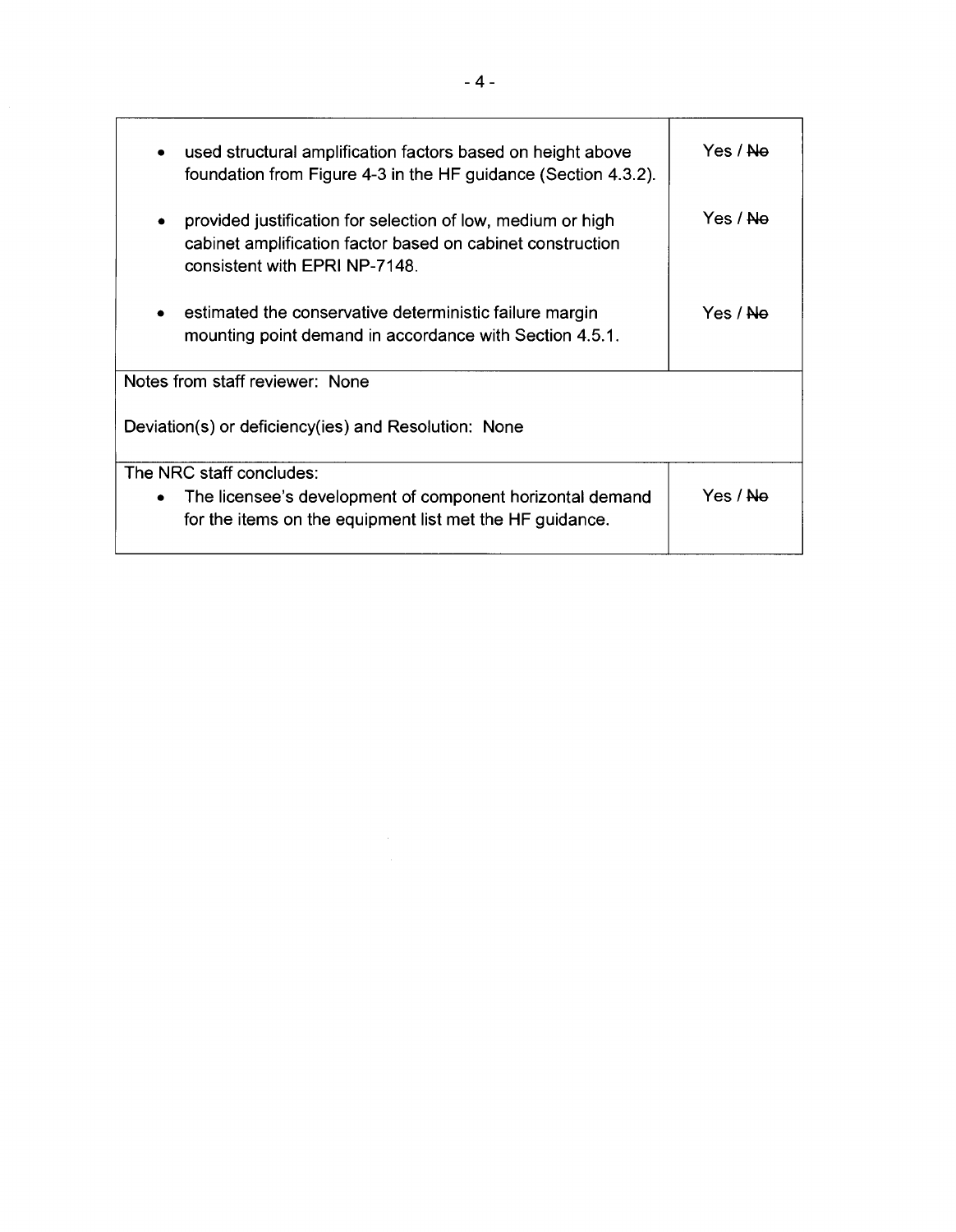| Vertical Ground Motion Response Spectrum (EPRI 3002004396 Section 3.2)<br>IV. |          |  |  |  |  |
|-------------------------------------------------------------------------------|----------|--|--|--|--|
| The HF guidance Section 3.2 describes the method for developing the           |          |  |  |  |  |
| vertical GMRS (VGMRS) from the horizontal GMRS and site soil                  |          |  |  |  |  |
| conditions.                                                                   |          |  |  |  |  |
|                                                                               |          |  |  |  |  |
| The licensee:                                                                 |          |  |  |  |  |
| used the horizontal GMRS and soil mean shear wave velocity                    | Yes / No |  |  |  |  |
| vs. depth profile as given in the SHSR.                                       |          |  |  |  |  |
|                                                                               |          |  |  |  |  |
| calculated the 30m shear wave velocity (Vs30) per the<br>٠                    | Yes / Ne |  |  |  |  |
| methodology in Section 3.5 of the HF guidance.                                |          |  |  |  |  |
|                                                                               |          |  |  |  |  |
|                                                                               | Yes / Ne |  |  |  |  |
| selected soil class from Table 3-1 in the HF guidance based                   |          |  |  |  |  |
| on PGA and Vs30.                                                              |          |  |  |  |  |
|                                                                               |          |  |  |  |  |
| used correct V/H ratios from Table 3-2 in the HF guidance                     | Yes / No |  |  |  |  |
| based on soil class.                                                          |          |  |  |  |  |
|                                                                               |          |  |  |  |  |
| provided a table and plot of the VGMRS.                                       | Yes / No |  |  |  |  |
|                                                                               |          |  |  |  |  |
| Notes from staff reviewer: None                                               |          |  |  |  |  |
|                                                                               |          |  |  |  |  |
| Deviation(s) or deficiency(ies) and Resolution: None                          |          |  |  |  |  |
|                                                                               |          |  |  |  |  |
| The NRC staff concludes:                                                      |          |  |  |  |  |
| The licensee followed the HF guidance in calculating VGMRS<br>$\bullet$       | Yes / Ne |  |  |  |  |
| for use in HF confirmation.                                                   |          |  |  |  |  |
|                                                                               |          |  |  |  |  |
|                                                                               |          |  |  |  |  |
|                                                                               |          |  |  |  |  |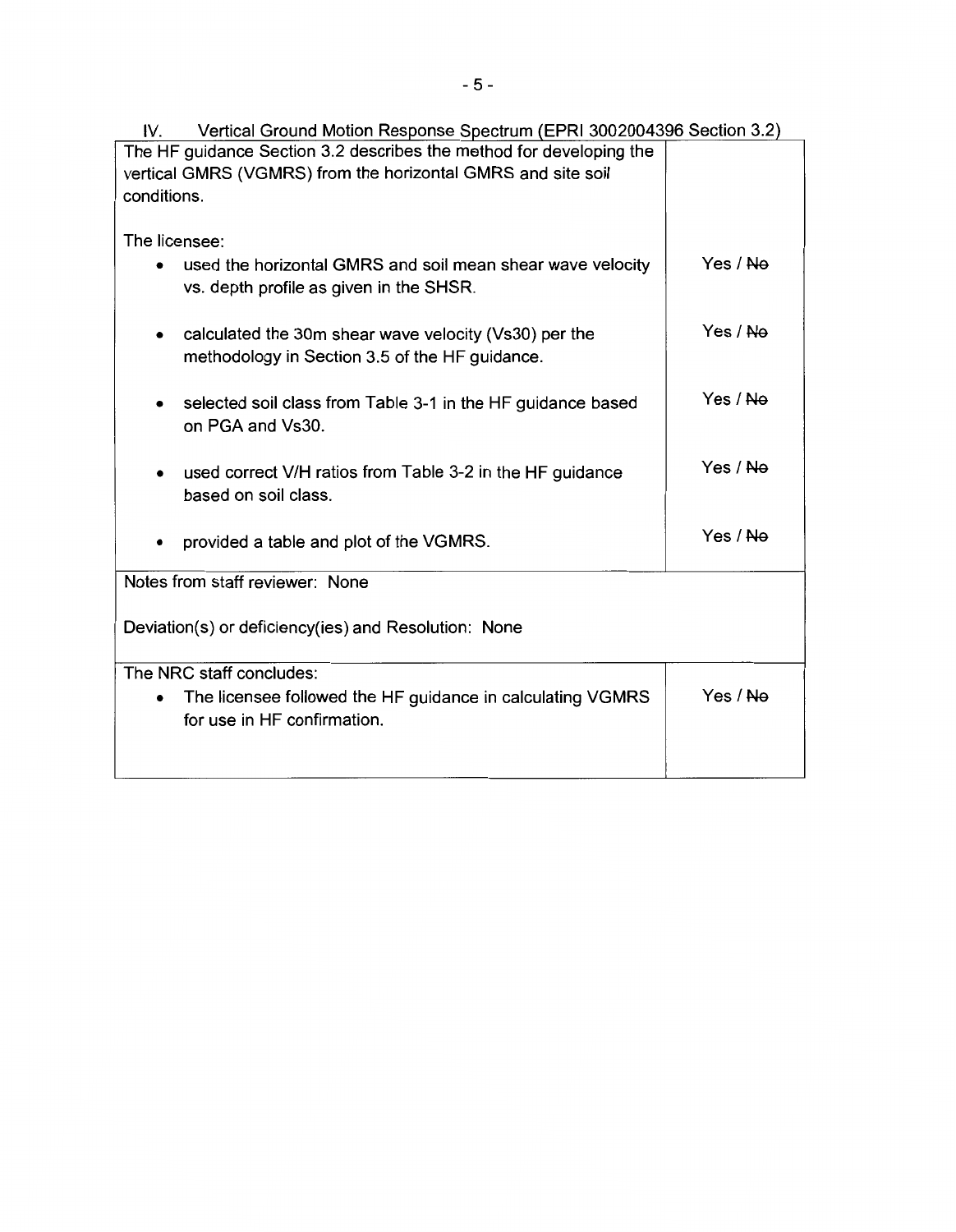V. Component Vertical Seismic Demand (EPRI 3002004396 Sections 4.3 and 4.4) For each component location, the licensee must apply amplification factors to the peak vertical GMRS between 15 Hz and 40 Hz to determine the vertical demand for each component. The structural AF is given by Figure 4-4 in the guidance based on height above foundation. The cabinet AF is 4.7 for all cabinets based on the calculation in Appendix C of the HF guidance. The licensee: • identified the peak vertical acceleration. used Figure 4-4 from the guidance to determine the structural amplification factor. used the cabinet amplification factor of 4.7 per Appendix C of the HF guidance. Notes from staff reviewer: None Deviation(s) or deficiency(ies) and Resolution: None The NRC staff concludes: • The licensee's development of the vertical demand for the Yes /-No Yes / Ne Yes/ Ne Yes/ Ne

# items on the equipment list met the guidance.

# VI. Component Capacity Evaluation and Comparison with Demand (EPRI 3002004396 Sections 4.5 and 4.6)

| The licensee:                                                                                                                                    |                         |
|--------------------------------------------------------------------------------------------------------------------------------------------------|-------------------------|
| used the maximum of the pair of demand values for the<br>$\bullet$<br>mounting point demand as described in Section 4.5.1 of the<br>HF guidance. | Yes / <del>No / A</del> |
| selected the correct knockdown factor per Section 4.5.2 of the<br>$\bullet$<br>guidance and Table 4-2.                                           | Yes / No                |
| selected/justified the correct single axis correction factor.<br>$\bullet$                                                                       | Yes / N                 |
|                                                                                                                                                  |                         |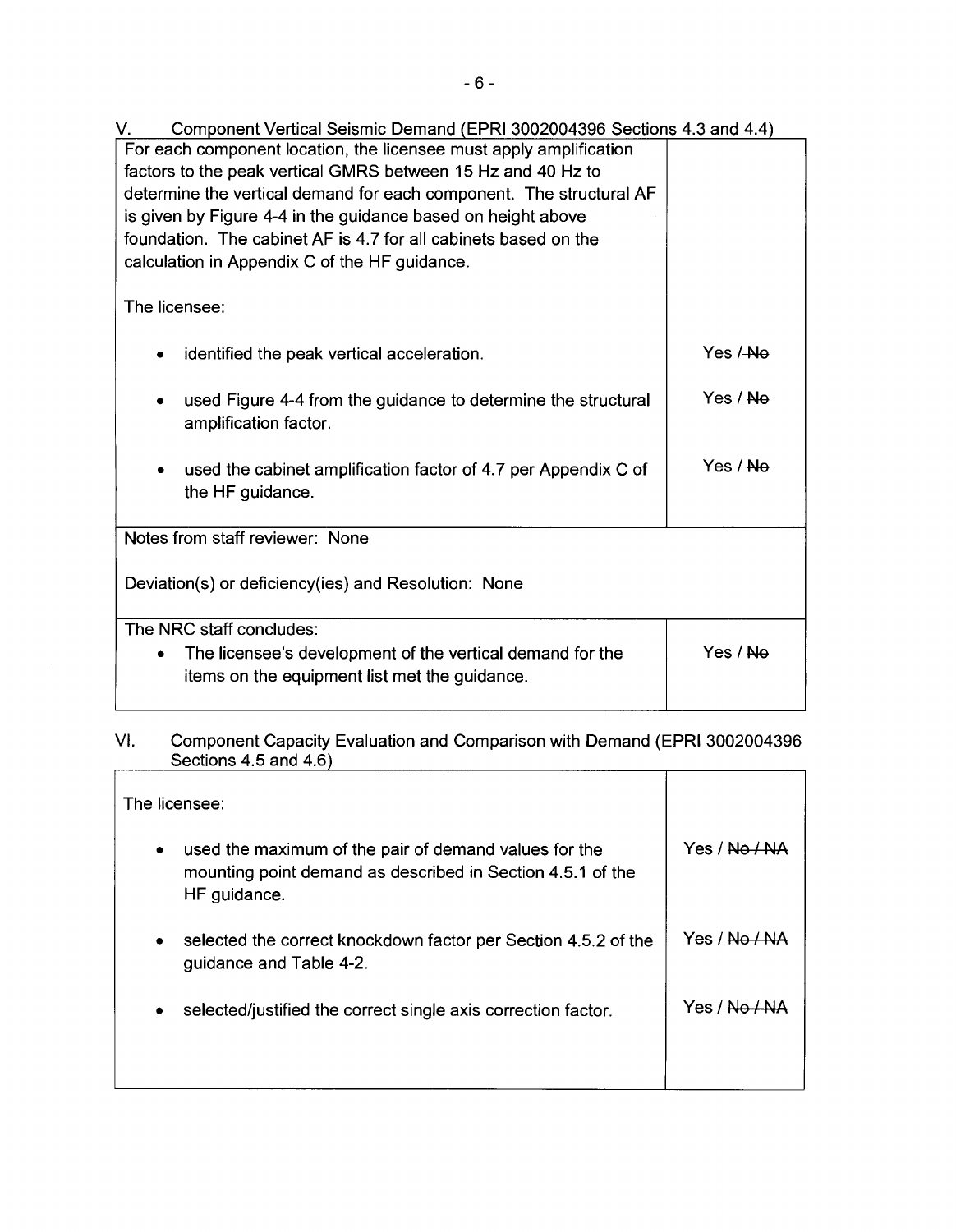| clearly indicated component capacity demand ratio for each<br>component (in the sample evaluations).                | Yes / No / NA |  |  |
|---------------------------------------------------------------------------------------------------------------------|---------------|--|--|
| results of demand vs. capacity are provided with identification<br>$\bullet$<br>of potential resolutions as needed. | Yes / No / NA |  |  |
| Notes from staff reviewer: None                                                                                     |               |  |  |
| Deviation(s) or deficiency(ies) and Resolution: None                                                                |               |  |  |
| The NRC staff concludes:<br>The licensee's component capacity evaluation met the HF<br>$\bullet$<br>guidance.       | Yes / Ne      |  |  |

#### VII. Resolution Options and High Frequency Report Requirements (EPRI 3002004396 Sections 4.6 and 4.7) ┯  $\overline{\mathcal{L}}$

| To resolve any relays not meeting the component capacity screening<br>criteria, the licensee:                                                                                       |                            |
|-------------------------------------------------------------------------------------------------------------------------------------------------------------------------------------|----------------------------|
| proposed an adequate resolution for each item on the<br>٠<br>component list that has a capacity vs. demand ratio less than<br>one (outliers).                                       | Yes <del>/ No / NA</del>   |
| For plants that identified relays not meeting the component capacity<br>screening criteria, the licensee used one or more of the following<br>resolutions outlined in the guidance: |                            |
| identified additional component testing as a resolution.<br>٠                                                                                                                       | Yes / No LNA               |
| identified refined mounting point seismic demand estimates as<br>٠<br>a resolution.                                                                                                 | Yes / No <i><b>LNA</b></i> |
| identified operator actions as a resolution.<br>٠                                                                                                                                   | Yes <del>/No / NA</del>    |
| identified plant modifications as a resolution.<br>٠                                                                                                                                | $YAB/N0/MA$                |
| The HF confirmation report included these required elements not<br>previously identified in this checklist:                                                                         |                            |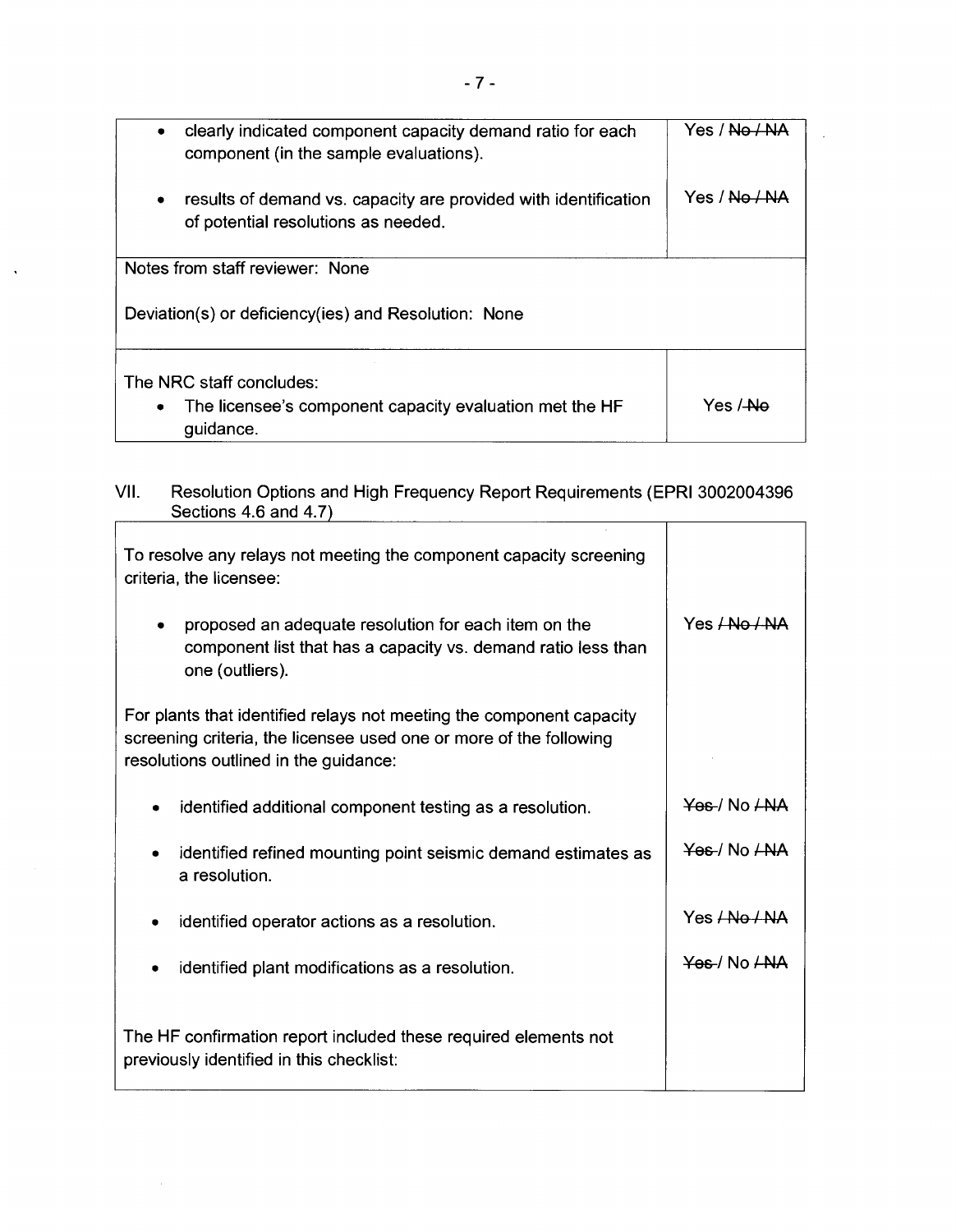| provided a component resolutions schedule.<br>٠                                                                                                                                                                                                                                                                                                | Yes <del>LNo / NA</del> |
|------------------------------------------------------------------------------------------------------------------------------------------------------------------------------------------------------------------------------------------------------------------------------------------------------------------------------------------------|-------------------------|
| provided representative calculations.<br>$\bullet$                                                                                                                                                                                                                                                                                             | Yes /-No /-NA           |
| Notes from staff reviewer: All 452 of 527 components evaluated had capacity greater<br>than demand. Thirty-seven components were removed from consideration through<br>additional detailed functional screening. The remaining 38 components were resolved<br>through operator action.<br>Deviation(s) or deficiency(ies) and Resolution: None |                         |
| The NRC staff concludes:<br>The licensee's proposed component resolution and report<br>$\bullet$<br>content met the HF guidance.                                                                                                                                                                                                               | Yes / Ne                |

# VIII. Conclusions:

The NRC staff concludes that through the implementation of the HF guidance, the licensee identified and evaluated the HF seismic capacity of certain key installed plant equipment to ensure critical functions will be maintained following a seismic event up to the GMRS. As noted in the review checklist, the staff did not identify deviations or exceptions taken from the guidance and the licensee did not identify any necessary equipment modifications. The NRC staff further concludes that the licensee responded appropriately to Enclosure 1, Item 4 of the 50.54(f) letter, dated March 12, 2012, for Wolf Creek. The application of this staff review is limited to the HF confirmation as part of 50.54(f) letter.